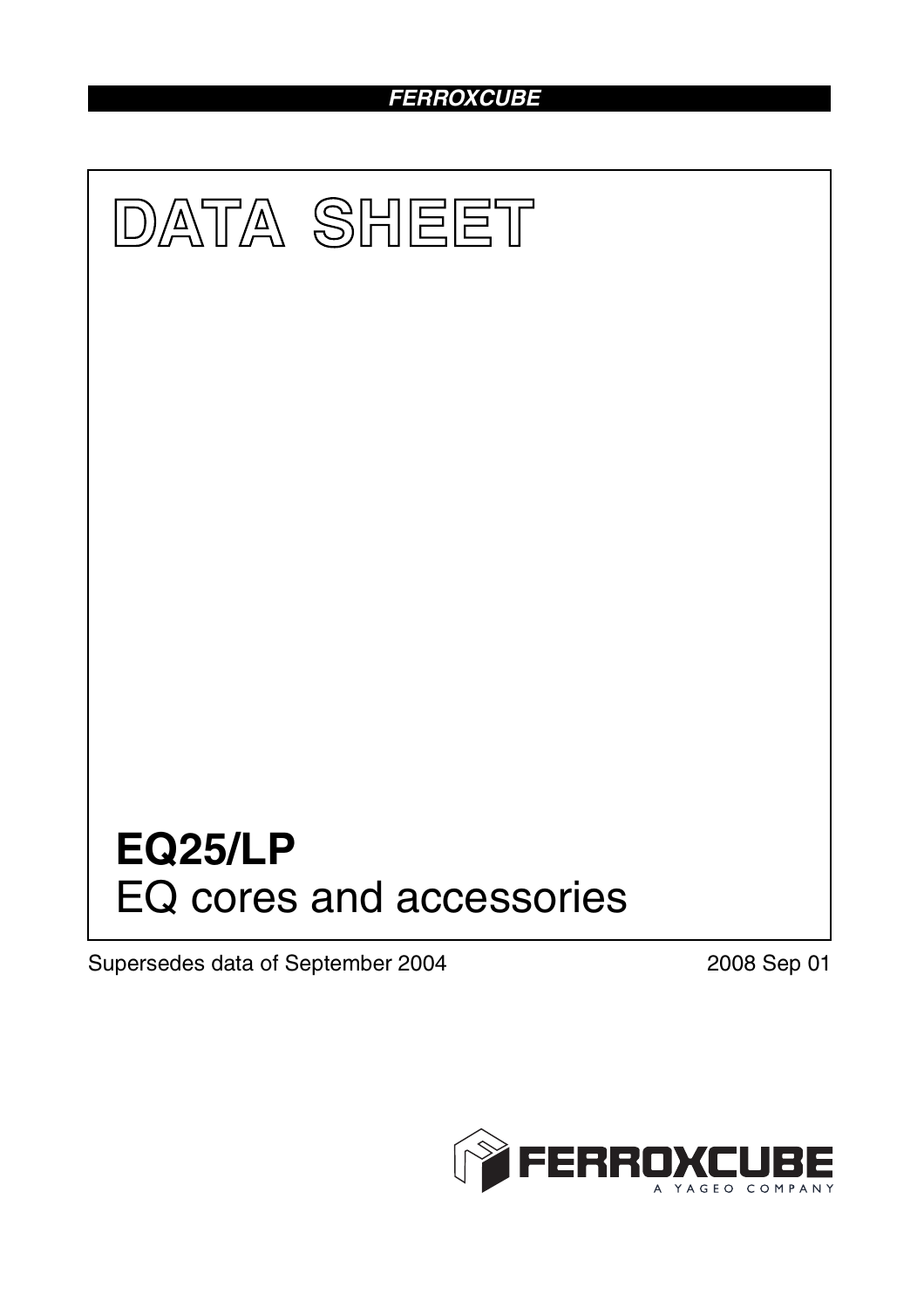# EQ cores and accessories EQ25/LP

#### **CORES**

#### **Effective core parameters of a EQ/LP/PLT combination**

| <b>SYMBOL</b>             | <b>PARAMETER</b>  | <b>VALUE</b>  | <b>UNIT</b>     |
|---------------------------|-------------------|---------------|-----------------|
| $\Sigma(I/A)$             | core factor (C1)  | 0.294         | $mm-1$          |
| $\mathsf{V}_{\mathsf{e}}$ | effective volume  | 2370          | mm <sup>3</sup> |
| $\mathsf{I}_\mathsf{e}$   | effective length  | 26.4          | mm              |
| $A_{\rm e}$               | effective area    | 89.7          | mm <sup>2</sup> |
| $A_{min}$                 | minimum area      | 82.8          | mm <sup>2</sup> |
| m                         | mass of core half | $\approx 8.2$ | g               |
| m                         | mass of plate     | $\approx 4.9$ | g               |



## **Ordering information for plates GRADE TYPE NUMBER** 3C94 PLT25/18/2-3C94 3C95 des PLT25/18/2-3C95 3C96 des PLT25/18/2-3C96 3F35 des PLT25/18/2-3F35 3F4 PLT25/18/2-3F4 3F45 **D** PLT25/18/2-3F45



# 2008 Sep 01 2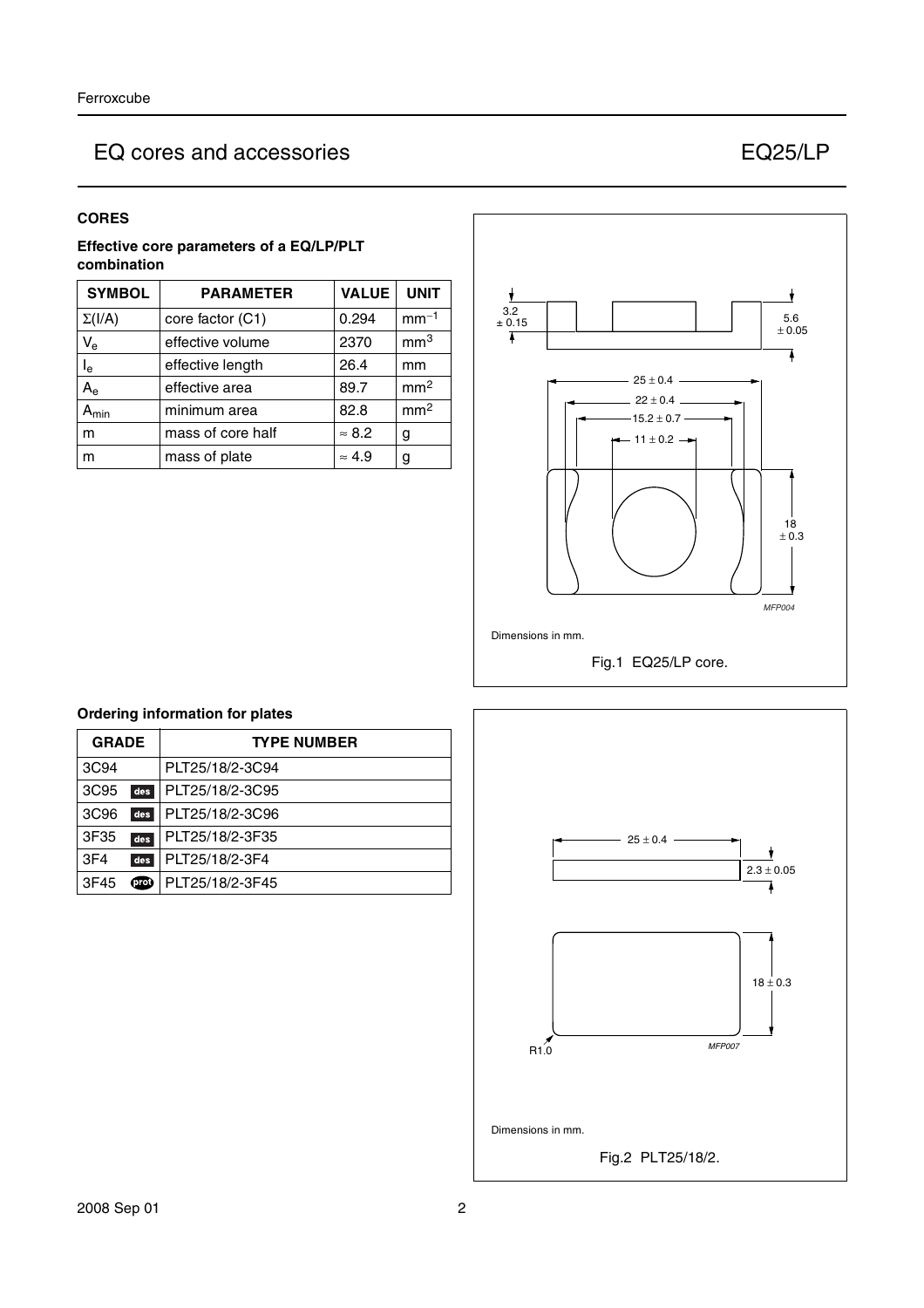# EQ cores and accessories EQ25/LP

### **Core halves for use in combination with a plate (PLT)**

 $A_L$  measured in combination with a plate (PLT), clamping force for  $A_L$  measurements, 40 ±20 N.

| <b>GRADE</b>            | $A_{L}$<br>(nH)  | μe             | <b>AIR GAP</b><br>$(\mu m)$ | <b>TYPE NUMBER</b> |
|-------------------------|------------------|----------------|-----------------------------|--------------------|
| 3C94                    | 6100 ± 25 $%$    | $\approx$ 1430 | $\approx 0$                 | EQ25/LP-3C94       |
| 3C95<br>des             | $7130 \pm 25 \%$ | $\approx$ 1670 | $\approx 0$                 | EQ25/LP-3C95       |
| 3C <sub>96</sub><br>des | $5600 \pm 25 \%$ | $\approx$ 1310 | $\approx 0$                 | EQ25/LP-3C96       |
| 3F35<br>des             | $4350 \pm 25 \%$ | $\approx$ 1020 | $\approx 0$                 | EQ25/LP-3F35       |
| 3F4<br>des              | $3100 \pm 25 \%$ | $\approx 725$  | $\approx 0$                 | EQ25/LP-3F4        |
| 3F45<br>ை               | $3100 \pm 25 \%$ | $\approx 725$  | $\approx 0$                 | EQ25/LP-3F45       |

#### **Properties of core sets under power conditions**

|                                   | B (mT) at                                       | CORE LOSS (W) at                              |                                              |                                                  |                                                 |
|-----------------------------------|-------------------------------------------------|-----------------------------------------------|----------------------------------------------|--------------------------------------------------|-------------------------------------------------|
| <b>CORE</b><br><b>COMBINATION</b> | $H = 250$ A/m;<br>$f = 10$ kHz;<br>$T = 100 °C$ | f = 100 kHz;<br>$B = 100$ mT;<br>$T = 100 °C$ | f = 100 kHz;<br>$B = 200 mT;$<br>$T = 25 °C$ | $f = 100$ kHz;<br>$B = 200 mT$ ;<br>$T = 100 °C$ | $f = 500$ kHz;<br>$B = 50 mT$ ;<br>$T = 100 °C$ |
| EQ/LP+PLT25-3C94                  | $\geq$ 320                                      | $\leq 0.21$                                   |                                              | $\leq 1.4$                                       |                                                 |
| EQ/LP+PLT25-3C95                  | $\geq$ 320                                      |                                               | $\leq 1.4$                                   | $\leq 1.33$                                      |                                                 |
| EQ/LP+PLT25-3C96                  | $\geq$ 340                                      | $\leq$ 0.16                                   |                                              | $\leq 1.1$                                       | $\leq 0.89$                                     |
| EQ/LP+PLT25-3F35                  | $\geq 300$                                      |                                               |                                              |                                                  | $\leq 0.32$                                     |

#### **Properties of core sets under power conditions (continued)**

|                                   | B (mT) at                                       | <b>CORE LOSS (W) at</b>                       |                                              |                                               |                                                     |
|-----------------------------------|-------------------------------------------------|-----------------------------------------------|----------------------------------------------|-----------------------------------------------|-----------------------------------------------------|
| <b>CORE</b><br><b>COMBINATION</b> | $H = 250$ A/m;<br>$f = 10$ kHz;<br>$T = 100 °C$ | f = 500 kHz;<br>$B = 100$ mT;<br>$T = 100 °C$ | $f = 1$ MHz:<br>$B = 30$ mT;<br>$T = 100 °C$ | $f = 1$ MHz;<br>$B = 50 mT$ ;<br>$T = 100 °C$ | $f = 3 MHz$ ;<br>$\hat{B} = 10$ mT;<br>$T = 100 °C$ |
| EQ/LP+PLT25-3F35                  | $\geq 300$                                      | $\leq 2.5$                                    | $\overline{\phantom{0}}$                     |                                               |                                                     |
| EQ/LP+PLT25-3F4                   | $\geq 300$                                      |                                               | $\leq 0.71$                                  |                                               | $≤ 1.14$                                            |
| EQ/LP+PLT25-3F45                  | $\geq 300$                                      |                                               | $\leq 0.54$                                  | $\leq 2.0$                                    | $\leq 0.95$                                         |